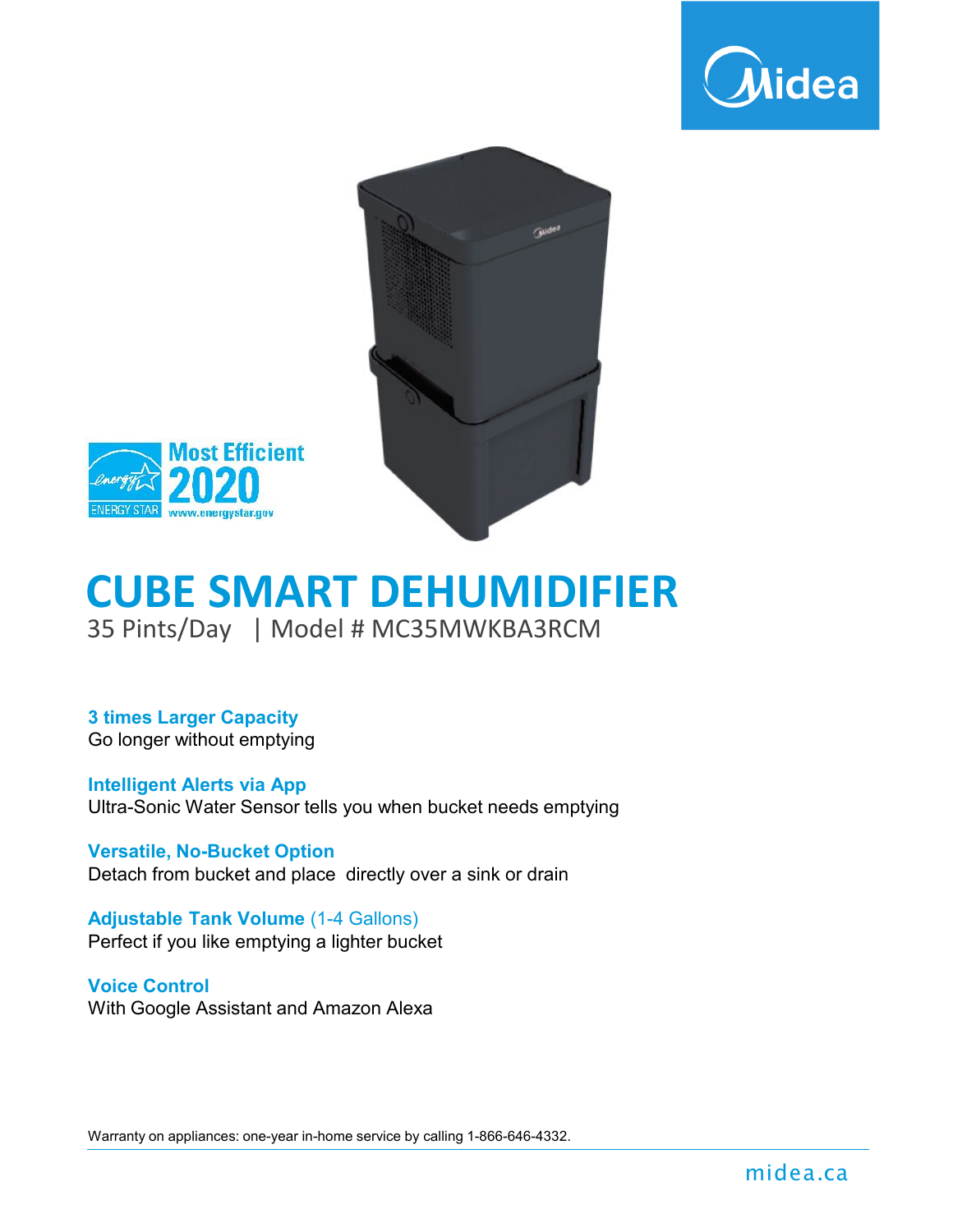

# CUBE Smart Dehumidifier

### Model # MC35MWKBA3RCM

### **SPECIFICATIONS**

| <b>Power supply</b>                           | Voltage type or                     |                          | 115V, 1Ph                 |
|-----------------------------------------------|-------------------------------------|--------------------------|---------------------------|
|                                               | Supply frequency<br>$\circ$ C       |                          | 60Hz                      |
|                                               | Rated input (30 /80%)               | W                        | 345                       |
|                                               | Moisture removal (18.3/13-7         | Pints/Day                | 35.08                     |
|                                               | Rated input (18.3/13. $7C$ )        | W                        | 345                       |
|                                               | Rated current (18.3/13.7            | A                        | 3.1                       |
|                                               | Rated IEF (18.3/13.7                | L/kWh                    | 1.9                       |
| Max. Input consumption Max. Input consumption |                                     | W                        | 700                       |
| <b>Max. Current</b>                           | Max. Current                        | Α                        | 6.8                       |
| <b>Starting current</b>                       | <b>Starting current</b>             | A                        | 20                        |
| <b>Plug type</b>                              | Plug type                           |                          | <b>SP007</b>              |
|                                               | Power cord type                     |                          | 16#x3                     |
| <b>Control type</b>                           | Control type                        |                          | <b>Electronic Control</b> |
| <b>System data</b>                            | Air flow (Hi)                       | m3/h                     | 320                       |
|                                               | Air flow (Lo)                       | m3/h                     | 270                       |
|                                               | Front side sound pressure level(Hi) | dB(A)                    | 45                        |
|                                               | Front side sound pressure level(Lo) | dB(A)                    | 42.5                      |
|                                               | Rear side sound pressure level(Hi)  | dB(A)                    | 49                        |
|                                               | Four sides sound pressure level(Hi) | dB(A)                    | 49                        |
|                                               | Standby power consumption           | W                        | $\overline{1}$            |
|                                               | Water tank volume                   | <u>եթ</u>                | 16                        |
| <b>Applicable ambient</b>                     | RH Range manual                     | $\overline{\frac{9}{0}}$ | 35-85                     |
|                                               | Ambient temp                        |                          | $5 - 32$                  |
| <b>Refrigerant</b>                            | Refrigerant type                    |                          | <b>R410A</b>              |
| <b>Design pressure</b>                        | Suction design pressure(US)         | psi                      | 300                       |
|                                               | Discharge design pressure(US)       | psi                      | 540                       |
| Dimension(W*D*H)                              | Body Length(W)                      | mm                       | 375                       |
|                                               | Body Width(D)                       | mm                       | 367                       |
|                                               | Body Height(H)                      | mm                       | 370                       |
| Packing(W*D*H)                                | Packing Width(W)                    | mm                       | 408                       |
|                                               | Packing Depth(D)                    | mm                       | 385                       |
|                                               | Packing Height(H)                   | mm                       | 432                       |
| <b>Net/Gross weight</b>                       | Net weight                          | Kg                       | 18.6                      |
|                                               | Gross weight                        | Kg                       | 20.06                     |